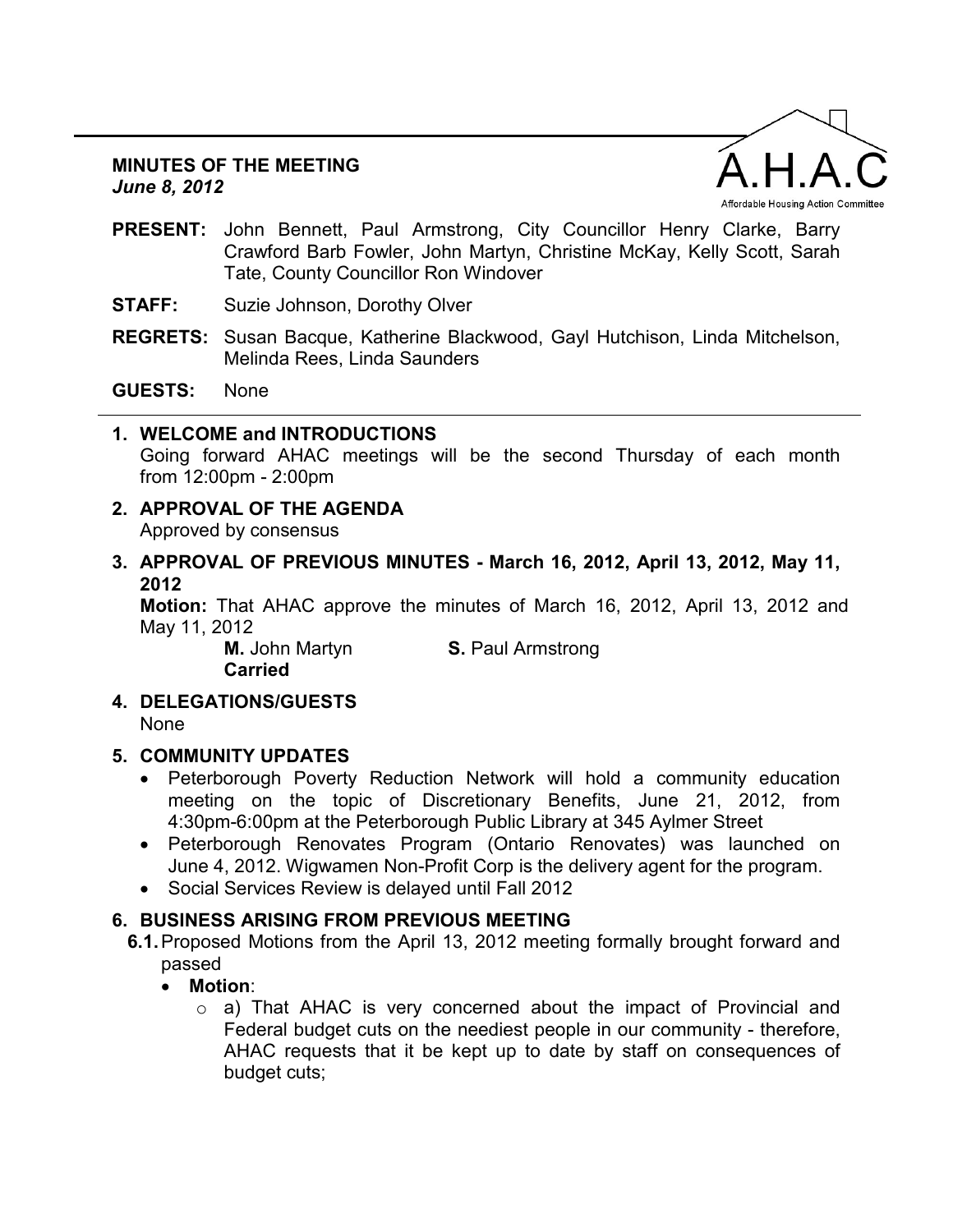- $\circ$  b) That AHAC over the next several months give serious consideration to advocacy actions. AHAC urges the Provincial government to reallocate cuts to minimize the impact on marginalized people; and
- $\circ$  c) That AHAC urges the Provincial government that when funding is restored, that it starts with restoring funds to the neediest people in our community. **M.** John Martyn **S.** Christine McKay

**Carried** 

• **Motion**: That AHAC receive the Community Progress Indicator (CPI) for consideration, when it is available.

**M.** John Martyn **S.** Paul Armstrong **Carried** 

- **6.2.** Debrief on Strategic Planning Day ~ February 10, 2012
	- John Bennett asked what sticks out in your mind from February 10, 2012.He referenced [Simon Sinek ~](http://www.startwithwhy.com/Read.aspx) "Start with Why". What is the Why of AHAC?
	- Highlights of discussion ideas put forward by the members:
		- o Who are our customers?
		- o Advocacy or Advisory?
		- o Start reporting to JSSC and City council regularly, not just motions but everything AHAC is doing
		- $\circ$  Renew the workplan  $\sim$  keep it front and centre and carry it out
		- o Sustainability and accountablity
	- Bring to the September meeting for a more detailed discussion
- **6.3.** Improving communications with Council/Joint Services Steering Committee See item 6.2

# **6.4.** AHAC Financial Report ~YTD 2012

**Motion:** That AHAC keep the 2013 AHAC Budget proposal identical to the 2012 Budget

**M.** Councillor Henry Clarke **S.** Councillor Ron Windover **Carried**

- **6.5.** Community Drop In Centre and Open Table Updates
	- Suzie Johnson said that City staff was directed by Council to explore other options. The current contract for Our Space was extended until July 31, 2012. City staff has visited various muncipalities for ideas/options. A report is going to the Committee of the Whole on June 18, 2012, with recommendations. Brock Mission will return to providing core shelter services and not provide a community meal.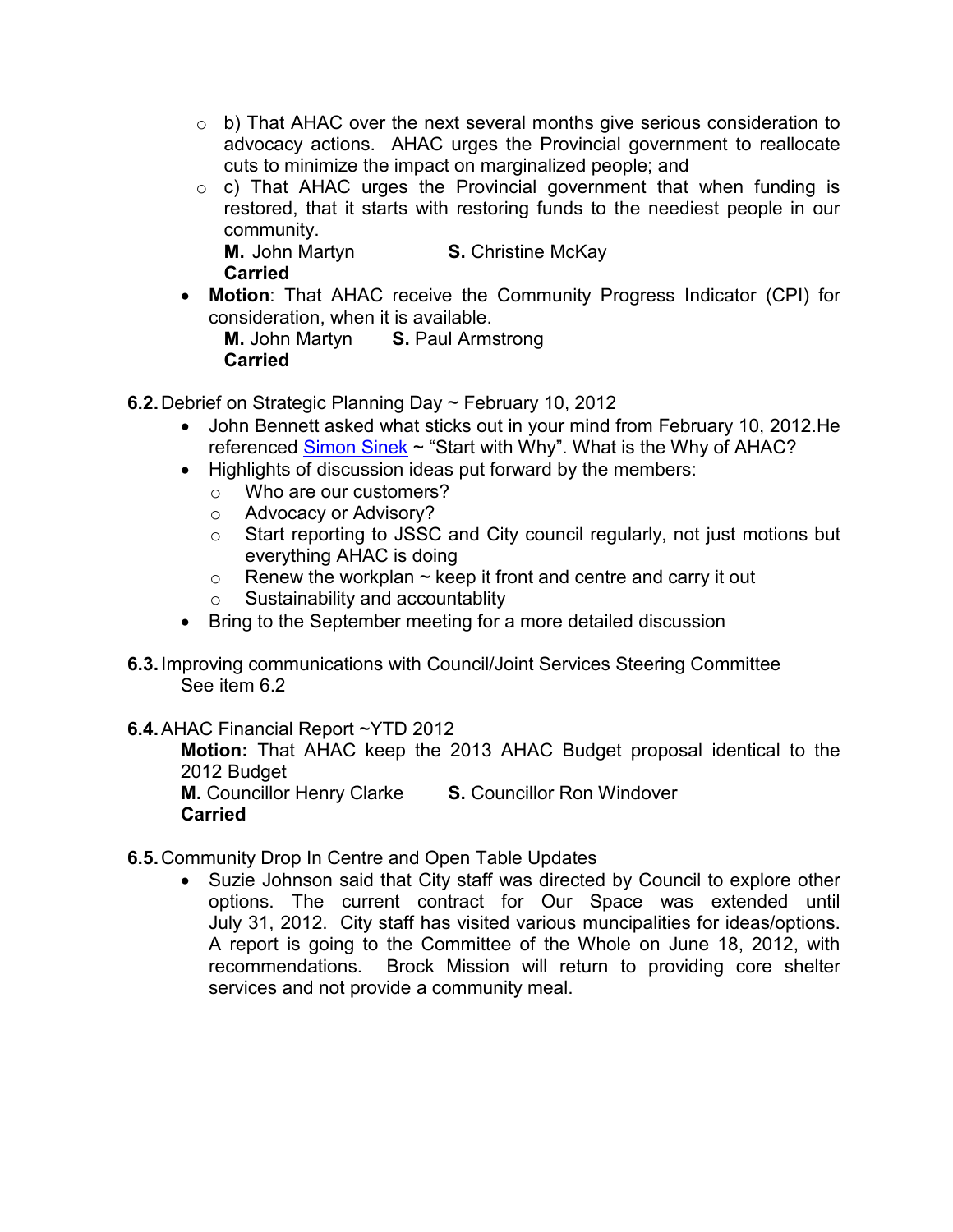**6.6.** Confirm AHAC Membership and Chair for 2012/2013

**Motion:** That AHAC accept the members as presented to the committee for 2012/2013

**M.** John Martyn **S.** Paul Armstrong **Carried** 

**Motion:** That AHAC accept John Bennett as Chair for 2012/2013 **M.** Paul Armstrong **S.** John Martyn **Carried** 

### **7. REPORT FROM SUB-COMMITTEES**

**7.1.** Community Education: Housing is Fundamental 2012

• Paul Armstrong presented a draft of the 2012 edition of Housing is Fundamental. Discussion and feedback from members to be received until Friday June 15, 2012.

**Motion:** That AHAC approve Housing is Fundamental 2012 as presented in principle.

**M.** Paul Armstrong **S.** Councillor Ron Windover **Carried** 

**Motion:** That AHAC direct the Community Education Sub-Committee to distribute Housing is Fundamental.

**M.** Paul Armstrong **S.** Sarah Tate **Carried**

- **7.2.** Services-no report
- **7.3.** Supply
	- Sarah Tate stated that at the June Supply meeting, Kevin Duguay presented an executive summary on the development of the Herbert Street property, **see attached.**

**Motion:** That AHAC support the progress of the AHAC Supply Sub-Committee in the development of the Herbert Street property. **M.** Paul Armstrong **S.** Sarah Tate **Carried** 

### **8. REPORTS FROM OTHER STANDING COMMITTEES**

**8.1.** Homelessness Services Coordinating Committee

- Suzie Johnson gave an update from the sub committee that is interfacing with the hospital emergency department regarding discharge planning.
- **8.2.** Peterborough Poverty Reduction Network (PPRN)
	- John Martyn presented the first issue of the PPRN newsletter, see attached. There are three community hubs ~ George Street United Church, Otonabee Valley Public School, and Prince of Wales Public School.